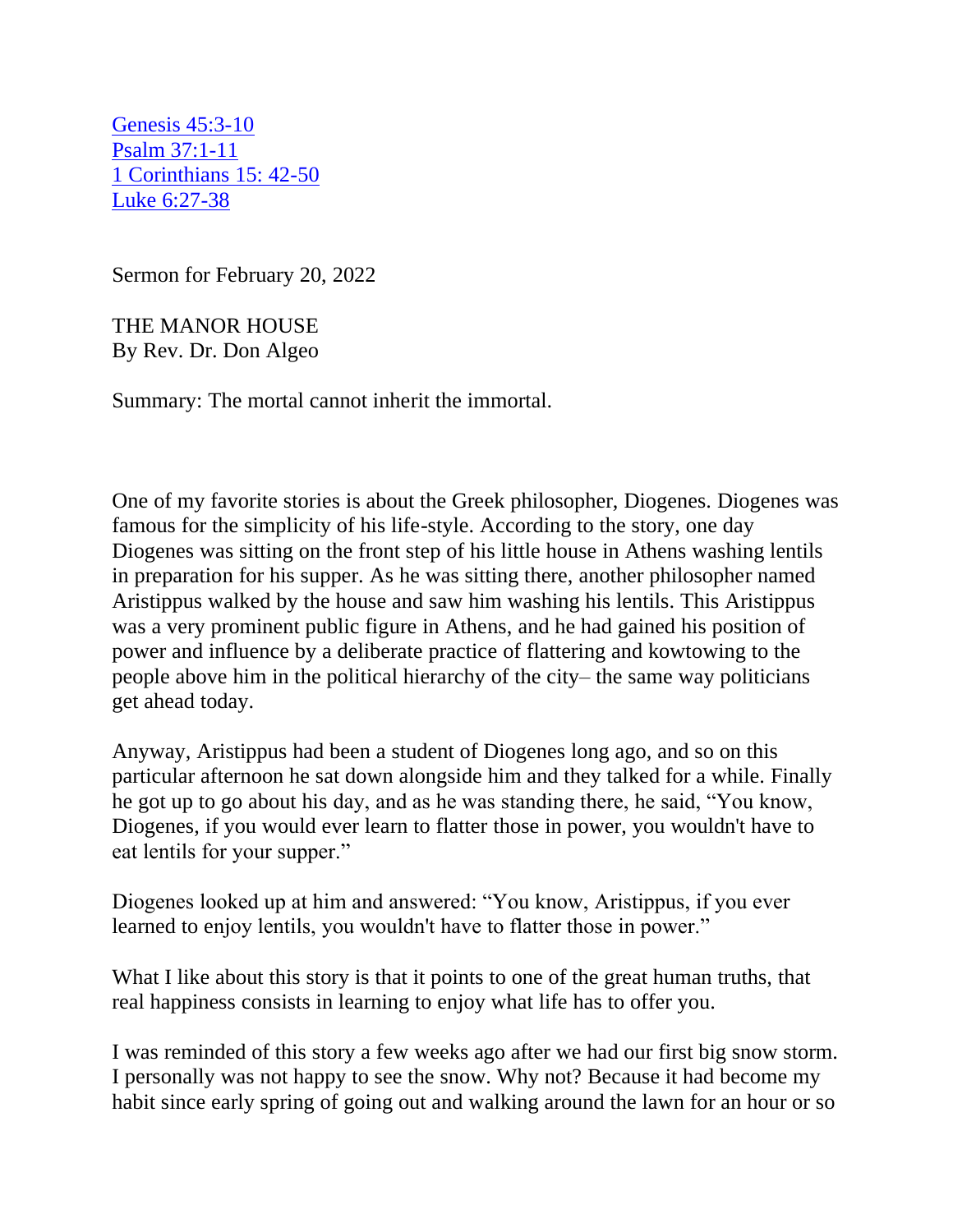bright and early every morning. I spent that time enjoying the sunrise and listening to the birds and watching the trees fill out and so on, and I also used that time to do my morning devotions, to spend time talking to God and going over all the events of yesterday, sort of preparing my spirit for the day ahead.

I had really gotten kind of addicted to that peaceful and quiet, so when the heavy snow finally fell, I was not a happy camper. After church the first Sunday after the blizzard, when we were standing talking in the narthex, somebody brought up the subject of the snow, and I was just about to express by irritation about the whole situation, when Kathi spoke up and said words to this effect: "Finally, I get a chance to go out on my snowshoes!"

That struck me as a very Diogenes kind of thing to say. "If you would only learn to enjoy what winter has to offer, you wouldn't be such a grump about it."

The summer before that provided another illustration of the wisdom of old Diogenes. The spring of that year was when the covid nastiness began to dislocate all of our lives, and for me personally, one of the biggest dislocations was that they closed down the gyms. I had been going to the gym two or three times a week for years to lift weights, and all of a sudden, that wasn't possible anymore.

I moped and complained about it for while, and then one day the happy thought occurred to me that I might try walking around my lawn as a substitute. Each day I walked for a little longer, and then another happy thought – by the grace of God, I'm convinced – occurred to me, and that was that I could listen to a book on tape as I walked. So I started doing that, and after listening to a few different things, again by the grace of God, I downloaded and started listening to a book called Sense and Sensibility by Jane Austin. Well, I was hooked. By the end of the summer, I had listened to all the novels of Jane Austin, who, by the way, I now realize is the greatest novelist of the English language.

Once again the wisdom of Diogenes was proven correct: "If you would just learn to walk around your own yard listening to Jane Austin, you wouldn't miss going to the gym, dummy."

What does all this have to do with our gospel reading for today? Well, let's read it together first, and then think about it.

[Luke 6:27-38](https://mail.protonmail.com/u/0/inbox/XLQjDdH1d8oPeXqzvY5O-oPE4f_YN3T0WjUgt4ivGQ_cNlHj3-ELDvoEdXMt0LLRj-tVBRNHfufc-qC3n3Z5rQ==#gospel_reading)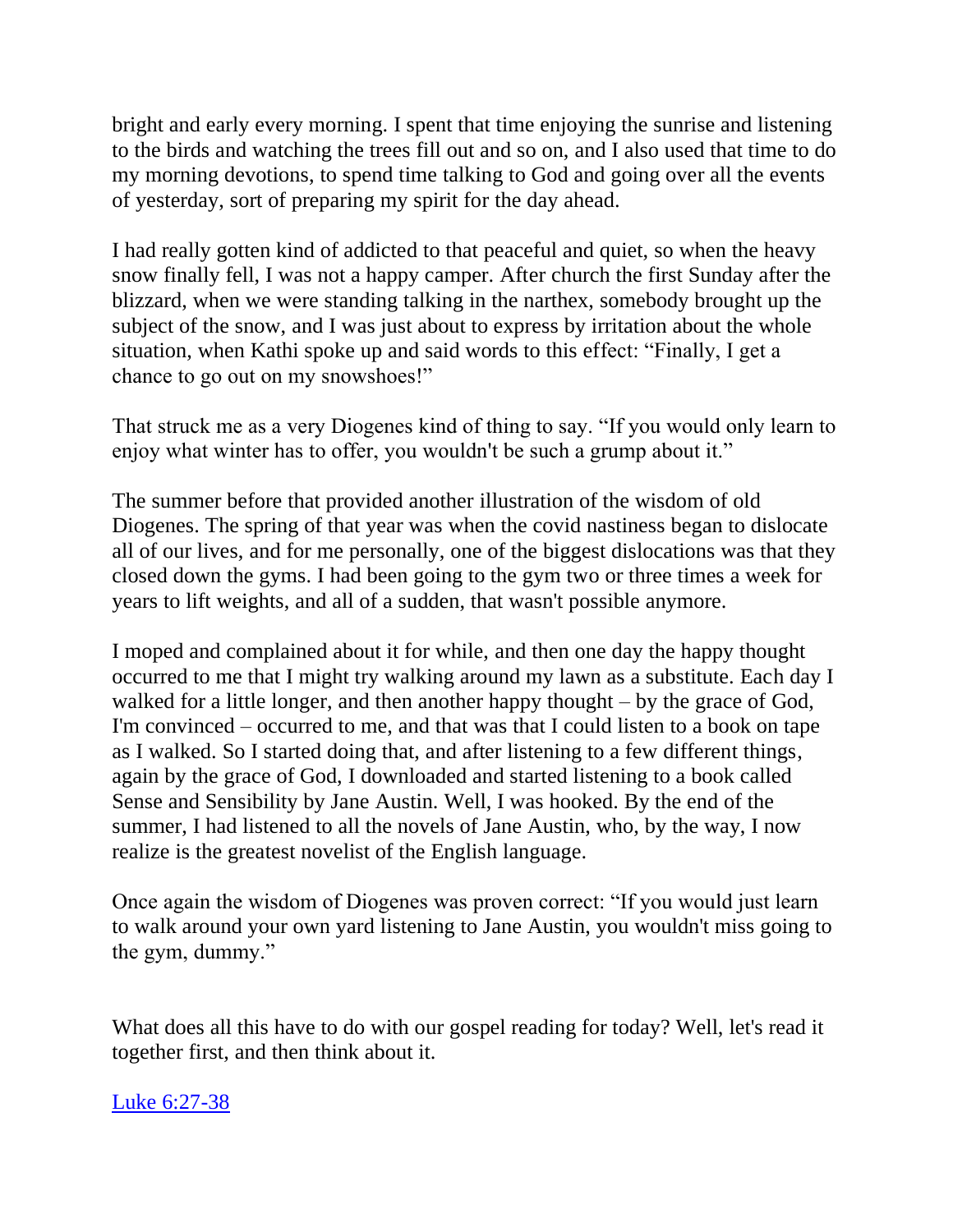When you read this passage, one thing you might notice is how it seems to have almost separate sections. The first five verses are basically a list of do's and don'ts, Love your enemies, do good to those who hurt you, turn the other cheek, give to those who ask you, and so on and so on. They are simple instructions, with no explanation or attempt to justify them.

Then there are three verses where Jesus says, "Look, what I've just told you runs contrary to your natural instincts, your ordinary human nature. But if you follow your natural instincts, you're just like everybody else. Everybody likes people who are nice to them, everyone loves the members of their family who love them back, everybody's willing to give something to somebody else, if they know they're going to get it back."

But now suppose you were listening to Jesus and He'd got this far, and you decide to interrupt Him. You raise your hand. "Teacher! Teacher! I get that what you're telling me to do goes against the grain, loving your enemies and so forth. I get that. But here's what I want to know. If it runs against the grain, if it's so unnatural, if it's so contrary to my feelings and my emotions and my usual way of thinking about things, why should I do it? What's in it for me?"

Wouldn't that be the natural thing to ask?

I think it's a perfectly natural thing to ask, and apparently Jesus thought so, too, because the very next verses supply His answer to that question. But what's especially interesting is the answer he gives, the reason he supplies for why people should engage in this highly unnatural behavior. Let's read the relevant verses again.

*6:35 But love your enemies, do good, and lend, expecting nothing in return. Your reward will be great, and you will be children of the Most High; for he is kind to the ungrateful and the wicked.*

*6:36 Be merciful, just as your Father is merciful.* That's the reason. So that you will be children of God, so you will be like God.

Why should I be kind to the ungrateful? Because I will get some great reward later on? Because they will be encouraged to have a change of heart?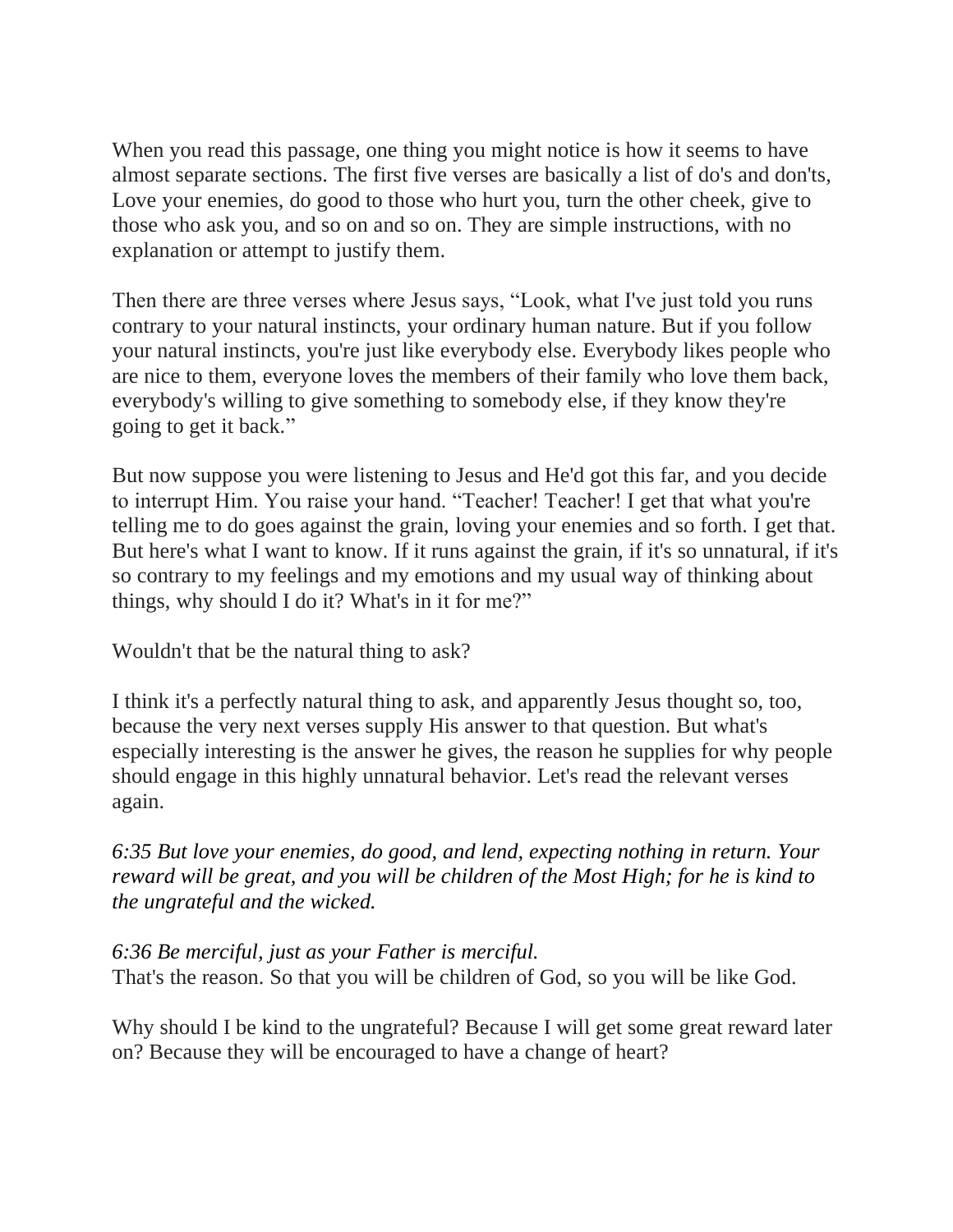No. Because your Father is. He makes the rain to fall on the just and the unjust. That's what He is, that's what He does.

Why should I be merciful? Because it pays off in the end?

No. Be merciful, just as your Father is merciful.

And isn't that an amazing answer? We are to behave the way Jesus recommends, not because we expect to get anything for behaving that way, but simply because that's the way God behaves.

And I think that's really the key to understanding the program Jesus came down from heaven to teach us: following Christ is not a way to eventually receive more of the stuff we happen to enjoy now; it's a way of changing who we are, so that we will able to enjoy what heaven has to offer. It's the way of changing who we are to bring our natures into accord with who God is, and what heaven has to offer.

Suppose I were to get to heaven, and discover that it's always covered with a fresh and deep blanket of snow. Wouldn't I be prepared to enjoy it much more if I already found pleasure in wandering around on snowshoes?

Or suppose I were to get to heaven and discover that there are no gymnasiums there, only big back yards and books on tape of great English literature. Wouldn't I enjoy it more if I had already learned to appreciate the great Joy of listening to Jane Austin while walking around in circles?

When Christ instructs us to love our enemies, turn the other cheek, to forgive seventy times seven and so on, he's not saying to do those things because there is something over and above those things that will constitute our reward. They are not the price we have to pay to get something else we enjoy later on, like taking nasty tasting medicine so that we can eventually be healthy again.

He's saying practice them, work on them, because in so doing you will begin the process of becoming like your Father who art in heaven. Following Christ, as Paul tells us, is being gradually transformed into the image of Christ: it is not Christ being gradually transformed into our image.

Remember how Jesus, in his final conversation with His disciples as recorded by John, basically says, If you love me, do what I'm telling you to do, take my instruction seriously, incorporate it into your own lives.